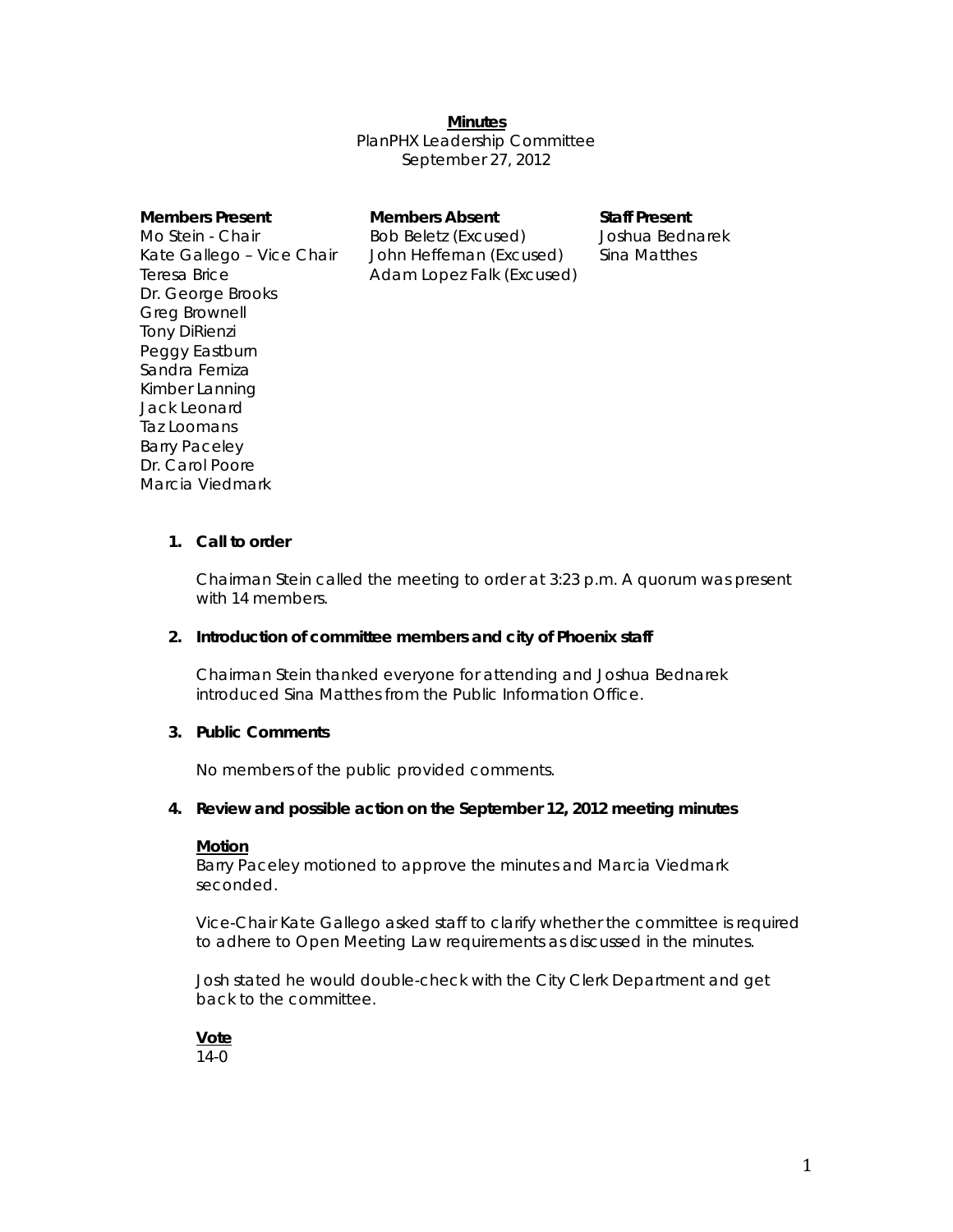### **5. Presentation and discussion regarding PlanPHX Web Tools Overview – myplanPHX.com, Facebook and Twitter.**

Staff highlighted the existing user data for myplanphx.com and discussed some observations from the site.

Taz Loomans had questions about the rewards structure and Teresa Brice commented on the current user demographics on myplanphx.com.

Josh stated that the rewards store was restructured to allow users to purchase tickets to have a chance to win a reward. This was done mainly to allow rewards to have a longer "shelf life" and prevent some users from claiming all of the prizes. Josh discussed that this new structure has some downsides and that he was working on other strategies to employ.

Josh highlighted that there are several active users on the site and that the largest user groups are 25-44 years old, and live in central Phoenix.

Jack Leonard noted that the website might only appeal to a certain demographic and that it will be important to identify other avenues for participation.

Teresa Brice stated that while she agreed with Jack's point, many people do not need a physical space to connect with one another anymore. Teresa referenced an example of how her daughter has connected with people from all over the country in getting ideas and suggestions on all things related to motherhood.

Taz Loomans suggested that a question should be posed on myplanphx.com that asks how we can get more people involved and participating on the site. Josh responded that he thought this was a great suggestion.

Dr. Brooks commented that it is important to keep in mind that there are some individuals and groups have significant challenges in getting access to the internet.

Dr. Brooks added that some type of mobile application would go a long way towards connecting the project with the youth in community.

Tony DiRienzi discussed some of the challenges myplanphx.com poses for users with visibility or hearing impairments. Tony stated that he has asked Josh to investigate ways to address these challenges and Josh committed to following up.

#### **6. Presentation and discussion regarding PlanPHX and the media**

Josh introduced Sina Matthes from the Public Information Office. Josh and Sina discussed the outreach efforts that have been made which have included the initial press conference, and press releases regarding the PlanPHX events with the Mayor and Council. The PlanPHX video has also been running on Phoenix Channel 11.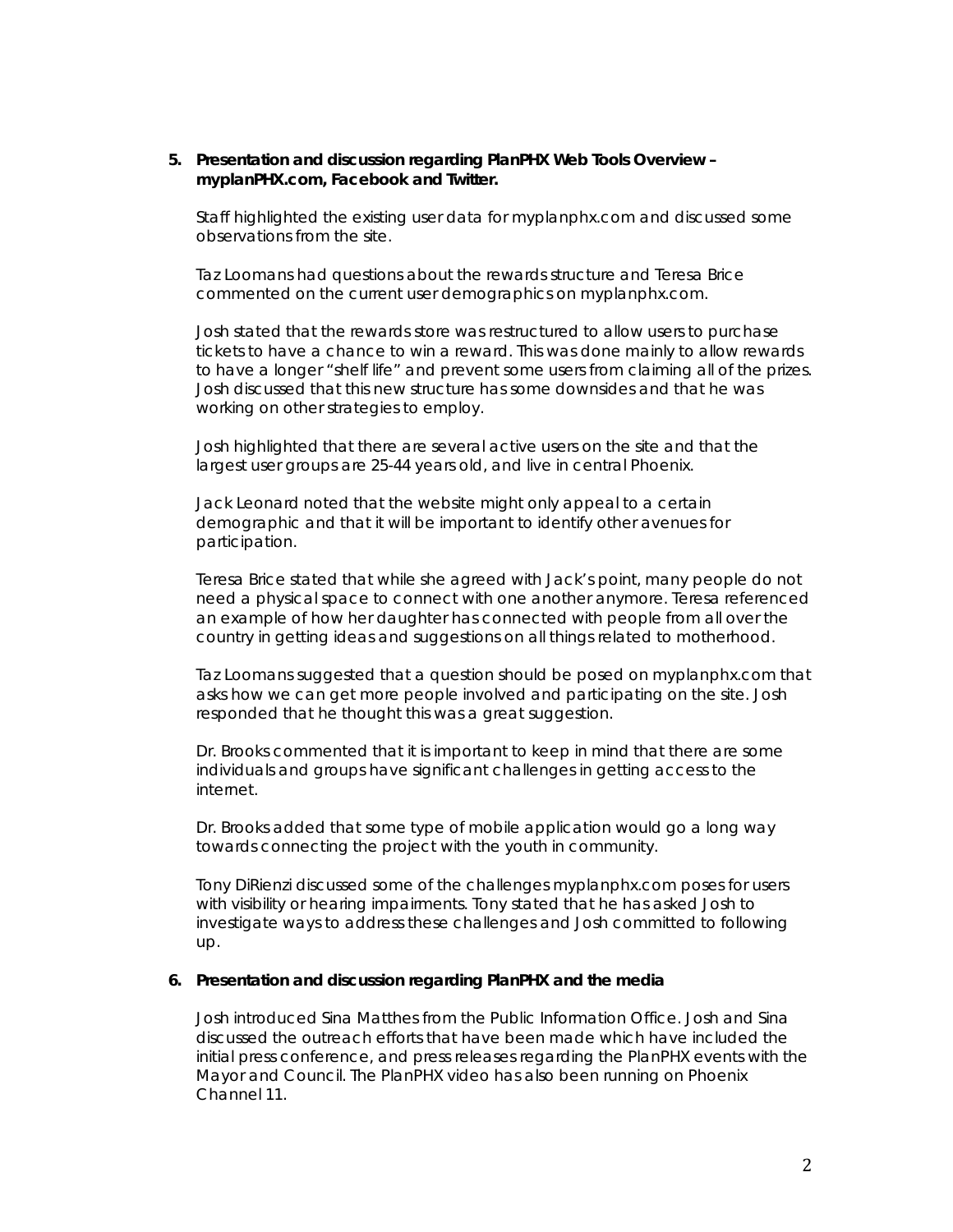Greg Brownell asked about the city of Phoenix contract with the *Arizona Republic.* 

Sina responded that the city does not have standing advertising space with the *Arizona Republic* and pays the market rate for ad space.

Dr. Poore suggested that arranging a meeting with the *Arizona Republic* editorial board might be a way to get more press coverage.

Sina thought that was a great idea and suggested that the committee should consider submitting "My Turn" columns on a regular basis as well.

Kimber Lanning added that a "Local First" angle might be a way to attract more media attention. Teresa Brice followed up that more efforts to outreach to neighborhood or specialized publications like *Echo* or *Presna Hispana* would be another strategy to employ.

Greg Brownell stated that South Mountain is home to several publications and he has begun to outreach to them.

Teresa Brice lamented that the most successful strategy may be to identify and employ a celebrity like Larry Fitzgerald.

Kimber Lanning and Jack Leonard commented that one of the problems with focusing so much on the *Arizona Republic* is that it reaches only a certain demographic.

Barry Paceley asked if there is a cost associated with running more spots on Channel 11 for PlanPHX.

Sina responded that they have been airing the PlanPHX video as often as possible, but creating any new PlanPHX material would result in added costs.

#### **7. Presentation and discussion regarding the PlanPHX community exercises.**

Chairman Stein stated that he had attended two of the first three PlanPHX events with the Mayor and Council and asked committee members to share their thoughts.

Kimber Lanning inquired what the tone of the meetings has been, specifically in dealing with the concept of mixing commercial and residential uses and protecting single-family neighborhoods.

Vice Chair Gallego discussed that one of the themes at the events has been a strong sense of value for our open space and recreation elements and a desire to see more of them.

Other themes and observations noted by committee members were as follows:

- Strong values on our historic neighborhoods
- Neighborhoods embracing connections with businesses (Coronado example)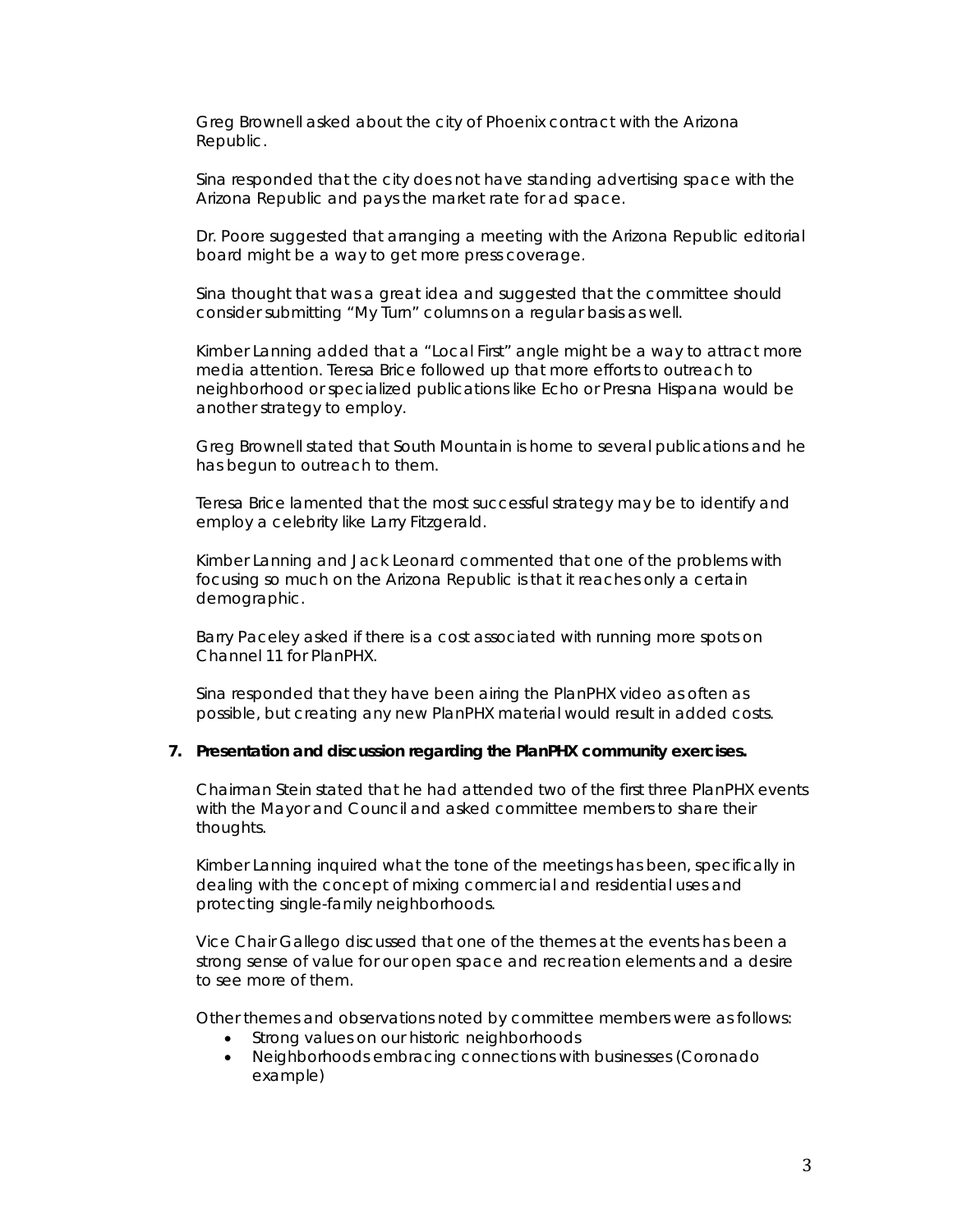- Many meeting attendees are some of the city's "usual suspects". More needs to be done to outreach to individuals and groups that aren't traditionally involved
- Need residents to think even bigger and beyond planning and zoning
- People love Sky Harbor Airport and the light rail

Chairman Stein talked about a young boy named Elijah that he spoke with at one of the events. Elijah's big idea for the future was more marching bands.

Dr. Poore hoped that we could outreach more to the youth in the community to participate.

Tony DiRienzi stated that we should try and go to where groups are already meeting.

Several committee members discussed groups they would contact about the project.

Chairman Stein discussed that having a truly successful outreach campaign will require more assistance and that he would like to approach city management to secure a consultant for the endeavor.

Greg Brownell responded that funds for a consultant might be appropriate, but that it may be more cost effective to have a targeted ad campaign in the local papers.

Sandra Ferniza emphasized the need to identify the scope of work for the consultant before moving forward.

Chairman Stein and the committee outlined several constituent groups that should be targeted as part of the outreach efforts. The groups would also form the foundation for policy development as the plan develops. The committee identified the following groups:

- Sustainability
- Arts and Culture
- Education
- Parks Preserves and Recreation
- Mobility (Transportation)
- Economic Development (Small Business)
- Economic Development (Big Business)
- Housing and Neighborhoods
- History and Preservation
- Adaptive Reuse and Infill
- Health
- Churches and Human Services
- Public Safety
- Youth
- Aging
- **Diversity**

Committee members began to offer their suggestions on how to best outreach to the constituencies. Chairman Stein stated that one of the upcoming meetings